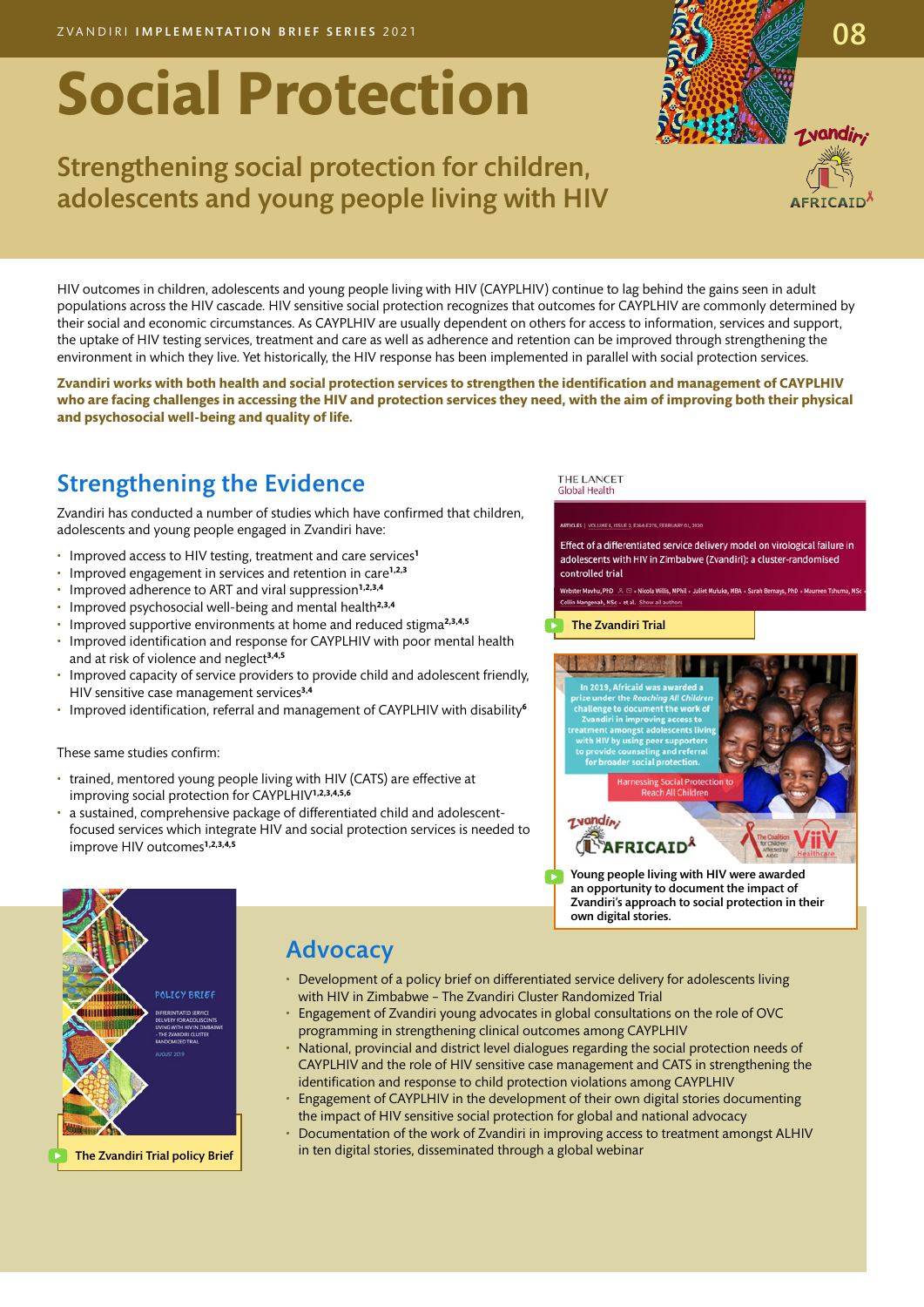# Guidelines, Curricula and Tool Development

- Technical assistance to the Ministry of Public Services, Labour and Social Welfare in the design, implementation and scale up of the **national HIV sensitive case management system**
- Development of a **training curriculum** for social workers, case management officers and community case care workers in HIV sensitive case management
- Development of a **training curriculum for HCWs and social workers** to strengthen the identification and management of CAYPLHIV with disability
- Development **standard operating procedures** to guide Zvandiri Mentors in the provision of social protection services
- Development of the CATS Service Delivery Manual to guide CATS in supporting social protection for their peers: **Supporting Social Protection for your peers**
- Development of a **screening tool** for social protection risks
- Development of **child and adolescent focused IEC materials** to share information on child rights and social protection, including tools which are disability-sensitive
- Development of **IEC materials for caregivers** to promote knowledge and supportive environments for CAYPLHIV

# Strengthening the workforce

- Training and mentorship of health care workers to provide
	- child and adolescent focused differentiated services for CAYPLHIV
	- integrated psychosocial support and mental health services within HIV testing, treatment and care
	- integrated disability services within HIV testing, treatment and care
- Training and mentorship of social workers and case management officers to identify and respond to the protection and welfare needs of CAYPLHIV through an HIV sensitive case management system
- Training and mentorship of CATS to:

08

- provide an integrated package of HIV, mental health and protections services for CAYPLHIV
- identify, refer and support CAYPLHIV in need of social protection and welfare services
- Facilitation of multidisciplinary case conferences with HIV, protection and mental health cadres to jointly plan and deliver appropriate care for CAYPLHIV, particularly complex clinical and psychosocial cases

### Service Delivery

- Information sharing with CAYPLHIV, their caregivers and communities on the rights and responsibilities of **CAYPLHIV**
- Facilitation of support groups for strengthening knowledge, social networks and life skills
- Linkage of CAYPLHIV to services as needed, including social welfare, disability, education, mental health and the national case management system
- Pro-active identification of welfare and social protection concerns for CAYPLHIV during home visits
- CATS-led identification and referral of CAYPLHIV at risk of neglect, abuse and exploitation
- Enhanced support for CAYPLHIV in need of child welfare or protection services
	- CATS participation in multi-sectoral case conferencing for CAYPLHIV in need of child welfare or protection services
	- Joint home visits with the Department of Social Development for children and adolescents and their caregivers, where safe and appropriate
	- Work with clinic and social welfare staff to plan and help with their ongoing care and support
	- Monitoring, follow up and support through SMS / WhatsApp messaging

#### **Results**

- **75,000** CAYPLHIV engaged in Zvandiri services since 2004
- Improved uptake of HIV testing, linkage to treatment and care, adherence and retention, viral suppression and mental health
- **1,479** trained, mentored CATS providing integrated HIV, protection and mental health services for their peers
- **130** Young Mentor Mothers providing integrated HIV, protection and mental health services for their peers
- Integration of Zvandiri within **568** health facilities in Zimbabwe
- **88%** viral suppression among **55,833** CAYPLHIV engaged in Zvandiri
- **496** support groups integrated within **537** health facilities in Zimbabwe
- Improved access to health services for 39,995 CAYLPHIV referred for ART, Viral Load testing, TB services
- **15,425** adolescents and young people screened for mental health and **26%** who were confirmed to be at risk were supported
- **157** CATS have been trained on technical skills and have established income generating activities
- **8** young key populations supported with adherence and SRHR services in Chitungwiza
- Adaptation of Zvandiri during emergencies such as Cyclone Idai and COVID-19 to sustain HIV, mental health and protection service for CAYPLHIV.
	- Supported **3,414** CAYPLHIV during the Cyclone Idai through economic strengthening and mental health support
	- Ensured that **15,896** clients had adequate supply of ART through the first month of COVID-19 lockdown.

#### SUPPORTING SOCIAL

#### PROTECTION FOR YOUR PEERS



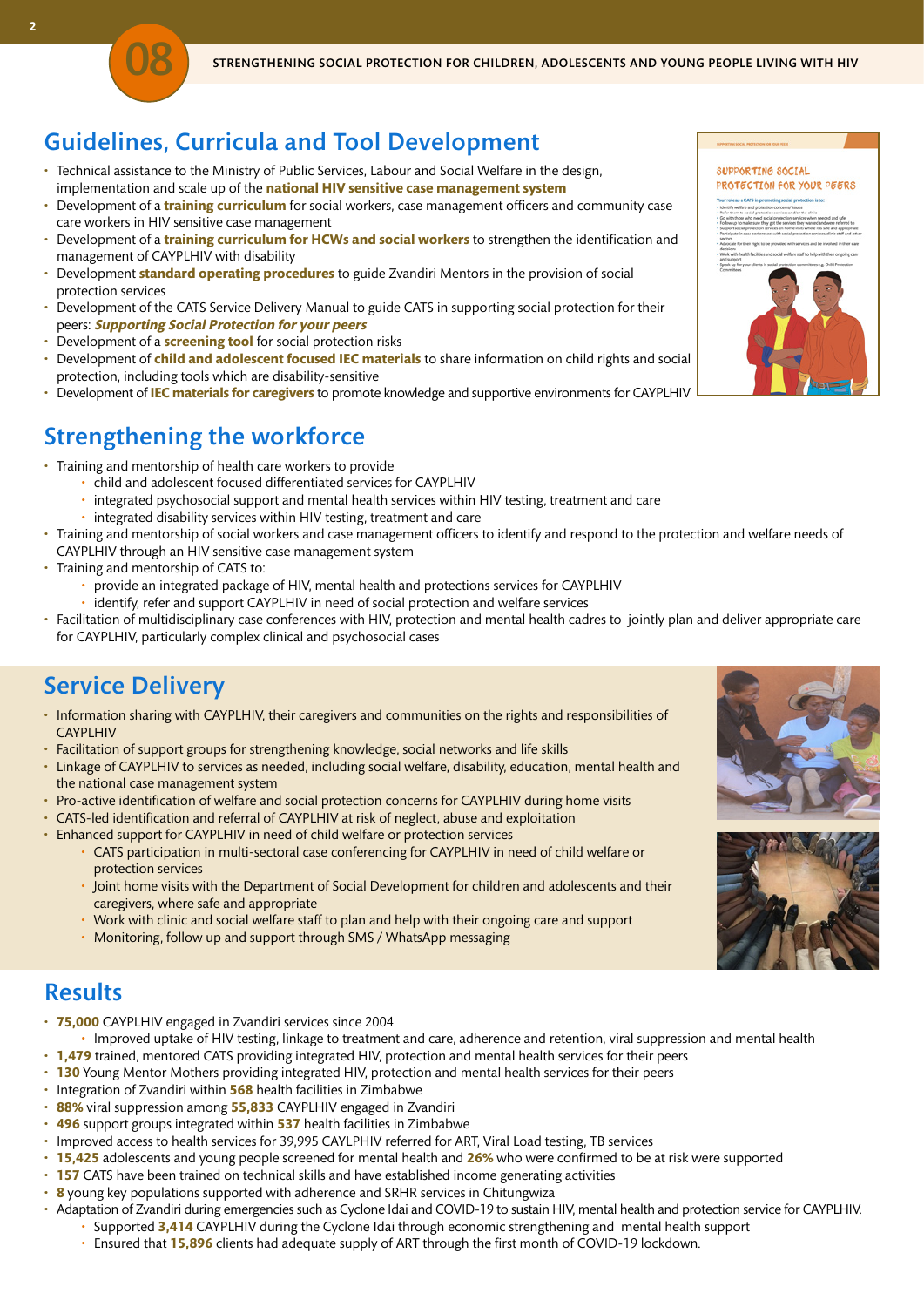#### Lessons Learned

- Integration of social protection services within HIV testing, treatment, care and support is an effective strategy for improving clinical and protection outcomes through:
	- Supporting the identification of CAYPLHIV facing barriers to HIV testing, treatment and care services
	- Strengthening the linkage and response for CAYPLHIV in need of welfare and protection services
	- Improving the uptake of HIV testing, treatment and care services
- Multi-sectoral leadership and coordination is essential in the development and scale up of an integrated, effective HIV sensitive case management system
- The engagement of CATS with their caseloads of CAYPLHIV promotes the identification of CAYPLHIV in need of social protection services
- Sustained training, mentorship and collaboration with community cadres from health and protection services together with CATS strengthens the identification and response for CAYPLHIV
- Engagement with families, communities and religious and faith leaders is vital for the success of HIV sensitive case management

**Rutendo's Story**  Rutendo is a 12 year old girl who had to stop school as she was always unwell. In her story, she describes how she was tested for HIV and commenced on ARVs. However, although her nurse ensured she understood the medicines and importance of adherence, her father threatened to harm Rutendo if she took the ARVs, opting for faith healing instead. Rutendo describes her confusion – she knew how important the medicines were but also needed to listen to her father. In this story we learn how the CATS, Department of Social Welfare and nurses worked together with Rutendo and her family. Rutendo went to live with her aunt and uncle and is now doing well on ARVs. Meanwhile the Case Care Worker continues to work with her father so that she may one day return to live with her father and mother. Rutendo narrates how her life would have been different if her father had allowed her to take her medicines.

> **Rutendo's Story** [Africaid Zvandiri](https://www.youtube.com/watch?v=stOkwEt8l04&t=100s)

 $a.$  we will go a

**Tapiwa's Story**

Tapiwa tells his story of growing up with extended family members after the death of his parents when he was six years old. At first, his relatives took him to prophets for healing whenever he was sick but he was eventually tested for HIV and commenced on ART. Tapiwa narrates how he had very little understanding of the medicines and why he should take them, and describes his fear that his friends would find out his HIV status if they saw his medicines. He explains that when he was introduced to Zvandiri and the CATS, he was helped to understand adherence, learned adherence strategies and no longer felt alone. Tapiwa goes on to describe the shame he experienced when he was sent home from school as his family could not pay school fees for him; and the way in which food was prioritized for others in the house, leaving him without  $\ddot$  food. This also affected his adherence. Tapiwa narrates the way Zvandiri referred him to the Department of Social Welfare who assisted Tapiwa to return to school as well as working with the caregivers and providing food assistance. Tapiwa now eats together with everyone else

**Tapiwa's Story** Africaid Zvandiri